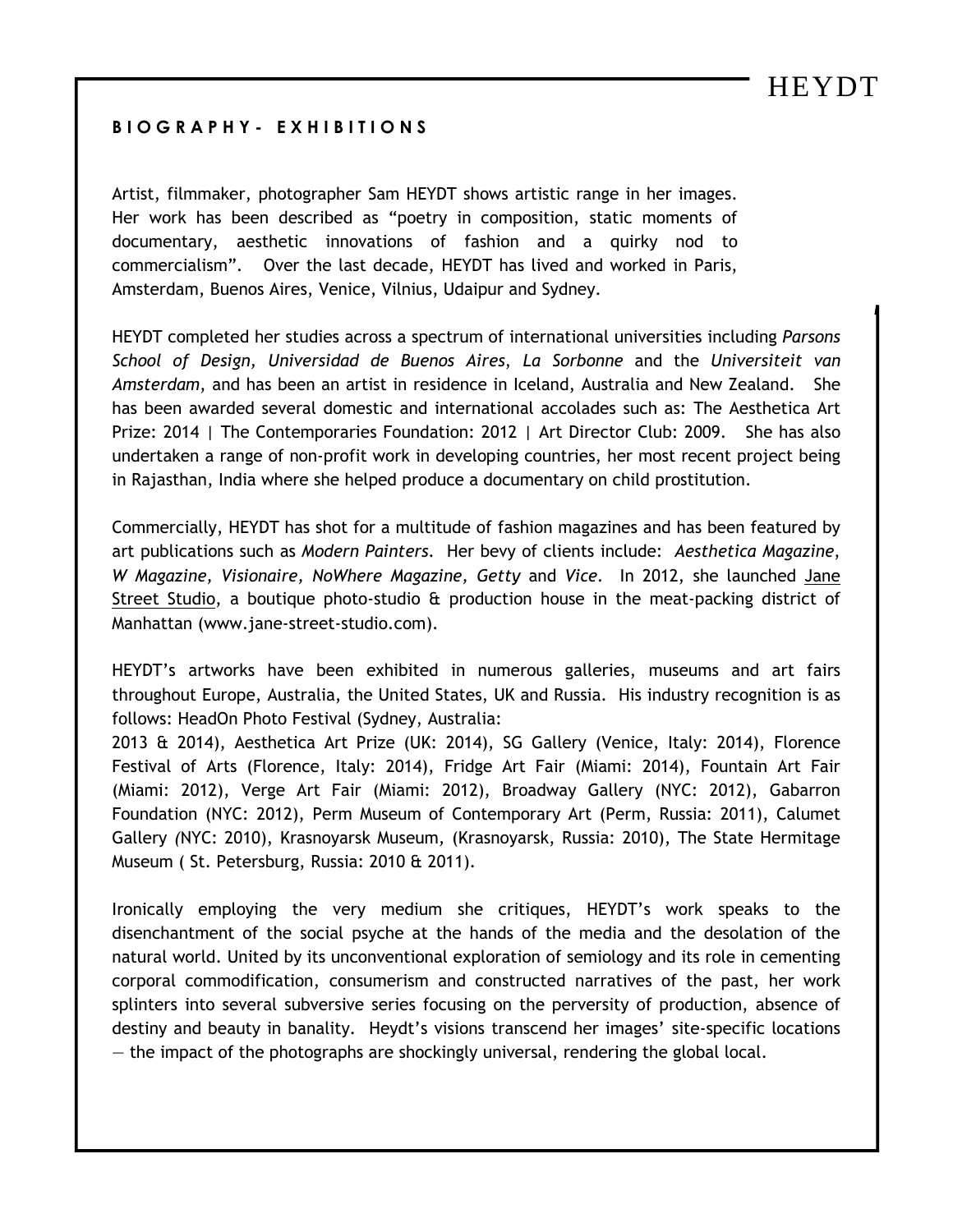## EXHIBITION HISTORY

| Fridge Art Fair, Art Basel, Miami                      | $12/14 - 12/14$ |
|--------------------------------------------------------|-----------------|
| SG Gallery, Venice, Italy                              | $09/14 - 10/14$ |
| Argentine Biennial of Contemporary Art, Buenos Aires   | $10/14 - 10/14$ |
| Contemporary Visions Art Festival, Portovenere, Italy  | $10/14 - 10/14$ |
| Havanna, Brooklyn, NY                                  | $09/14 - 09/14$ |
| OECD Benefit, Château de la Muette, Paris, France      | $09/14 - 09/14$ |
| Consensus, Martha's Vineyard                           | $08/14 - 08/14$ |
| Red Cross Centenary Exhibition, Bondi Beach, Australia | $08/14 - 09/14$ |
| BigCi, Bilpin, Australia                               | $06/14 - 06/14$ |
| Queen Street Gallery, HeadOn, Sydney, Australia        | $05/14 - 06/14$ |
| SG Gallery, Venice, Italy                              | $05/14 - 05/14$ |
| Aesthetica Prize Exhibition, St. Mary's, York, UK      | $04/14 - 07/14$ |
| Florence Festival of Arts, Florence, Italy             | $02/14 - 04/14$ |
| Clio Art Project, Armory Show, New York, NY            | $01/14 - 03/14$ |
| Unpainted Media Art Fair, Munich, Germany              | $12/13 - 12/13$ |
| Art Basel Miami, Miami FL                              | $11/13 - 12/13$ |
| 145 Gallery, New York, NY                              | $09/13 - 11/13$ |
| Osso: Echoes: Lisbon, Portugal                         | $06/13 - 07/13$ |
| Six Foot Gallery, Glasgow, Scotland                    | $05/13 - 06/13$ |
| HeadOn Photo Festival, Sydney, Australia               | $12/13 - 12/13$ |
| Art Basel, w/ Domingo Zapata, Miami, FL                | $12/12 - 12/12$ |
| Fountain Air Fair, Miami, FL                           | $12/12 - 12/12$ |
| Verge Art Fair, Miami, FL                              | $10/12 - 11/12$ |
| Broadway Gallery, New York, NY                         | $09/13 - 08/14$ |
| Gabarron Foundation, New York & Spain                  | $04/12 - 09/12$ |
| Cipriani Wall Street, New York, NY                     | $09/12 - 11/12$ |
| Loftwoods, New York, NY                                | $03/12 - 03/12$ |
| Armory Show, New York, NY                              | $12/11 - 01/12$ |
| Kana Manglaplus Projects, Los Angeles, CL              | $06/11 - 08/11$ |
| The State Hermitage Museum, Saint Petersburg, Russia   | $05/11 - 06/11$ |
| Calumet Gallery, New York, NY                          | $04/11 - 05/11$ |
| Milk Gallery, New York, NY                             | $06/11 - 08/11$ |
| Perm Museum of Contemporary Art, Perm, Russia          | $10/11 - 11/11$ |
| Thomas Werner Gallery, New York, NY                    | $11/10 - 12/10$ |
| Krasnoyarsk Museum, Krasnoyarsk, Russia                | $10/10 - 11/10$ |
| Museum of Novosibirsk, Novosibirsk, Russia             | $09/10 - 10/10$ |
| The State Hermitage Museum, Saint Petersburg, Russia   | $06/10 - 08/10$ |
| La Corte Gallery, Florence, Italy                      | $04/09 - 06/09$ |